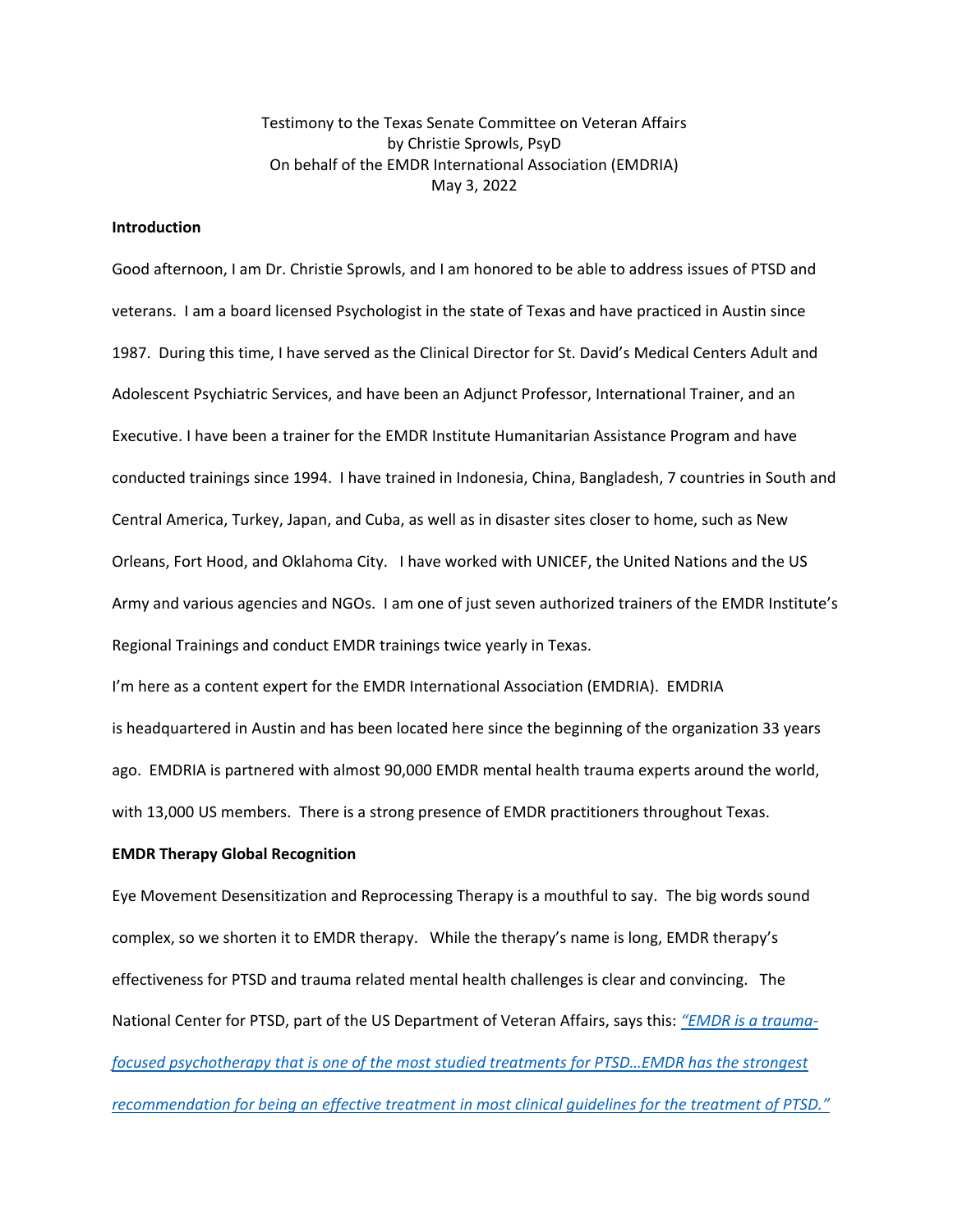Currently, there are more than 30 randomized control trials (RCTs) demonstrating the effectiveness of EMDR therapy for PTSD. There are indications that EMDR therapy can be more cost-effective than some other approaches, with fewer sessions needed to produce positive results. There is also emerging evidence that EMDR is also effective with PTSD and comorbid mental health conditions, and for trauma related mental health injuries that may not involve a formal PTSD diagnosis.

These research findings are why EMDR therapy is recognized as an effective treatment not only by the US Department of Veteran Affairs, but also by the Department of Defense, and SAMHSA (the Substance Abuse and Mental Health Services Administration). In the US, EMDR is recognized as an effective treatment for trauma by the [American Psychiatric](https://www.psychiatry.org/psychiatrists/practice/clinical-practice-guidelines) Association (2004) and the American Psychological [Association](https://www.apa.org/ptsd-guideline/ptsd.pdf) (2017).

There are many international recognitions as well. These recognitions include, among others:

- **[Australian Guidelines for PTSD](https://www.phoenixaustralia.org/australian-guidelines-for-ptsd/)** (2020)
- **[International Society for Traumatic Stress Studies](https://istss.org/clinical-resources/treating-trauma/new-istss-prevention-and-treatment-guidelines)** (2018)
- **[National Institute for Health and Care Excellence](https://www.nice.org.uk/guidance/ng116)** (2018)
- **[The Cochrane Database of Systematic Reviews](https://www.cochrane.org/CD003388/DEPRESSN_psychological-therapies-chronic-post-traumatic-stress-disorder-ptsd-adults)** (2013)
- **[United Nations High Commissioner for Refugees](https://www.unhcr.org/en-us/protection/health/525f94479/operational-guidance-mental-health-psychosocial-support-programming-refugee.html?query=EMDR)** (**[2013](https://www.unhcr.org/en-us/protection/health/537377329/assessment-management-conditions-specifically-related-stress-mhgap-module.html?query=EMDR)**, **[2015](https://www.unhcr.org/en-us/protection/health/5551b3fb4/clinical-management-mental-neurological-substance-use-conditions-humanitarian.html)**)
- **[World Health Organization](https://www.emdria.org/wp-content/uploads/2021/06/WHO.2013.Guidelines.for_.Management.of_.Conditions.of_.Stress.pdf)** (2013)

EMDR has also been endorsed as effective by many national health institutes. Among them are:

- Clinical Resource Efficiency Support Team (CREST) of the Northern Ireland Department of Health
- Dutch National Steering Committee for Health Care
- French Haute Autorite de Sante (French National Authority for Health)
- French National Institute of Health and Medical Research (INSERM)
- Israeli National Council for Mental Health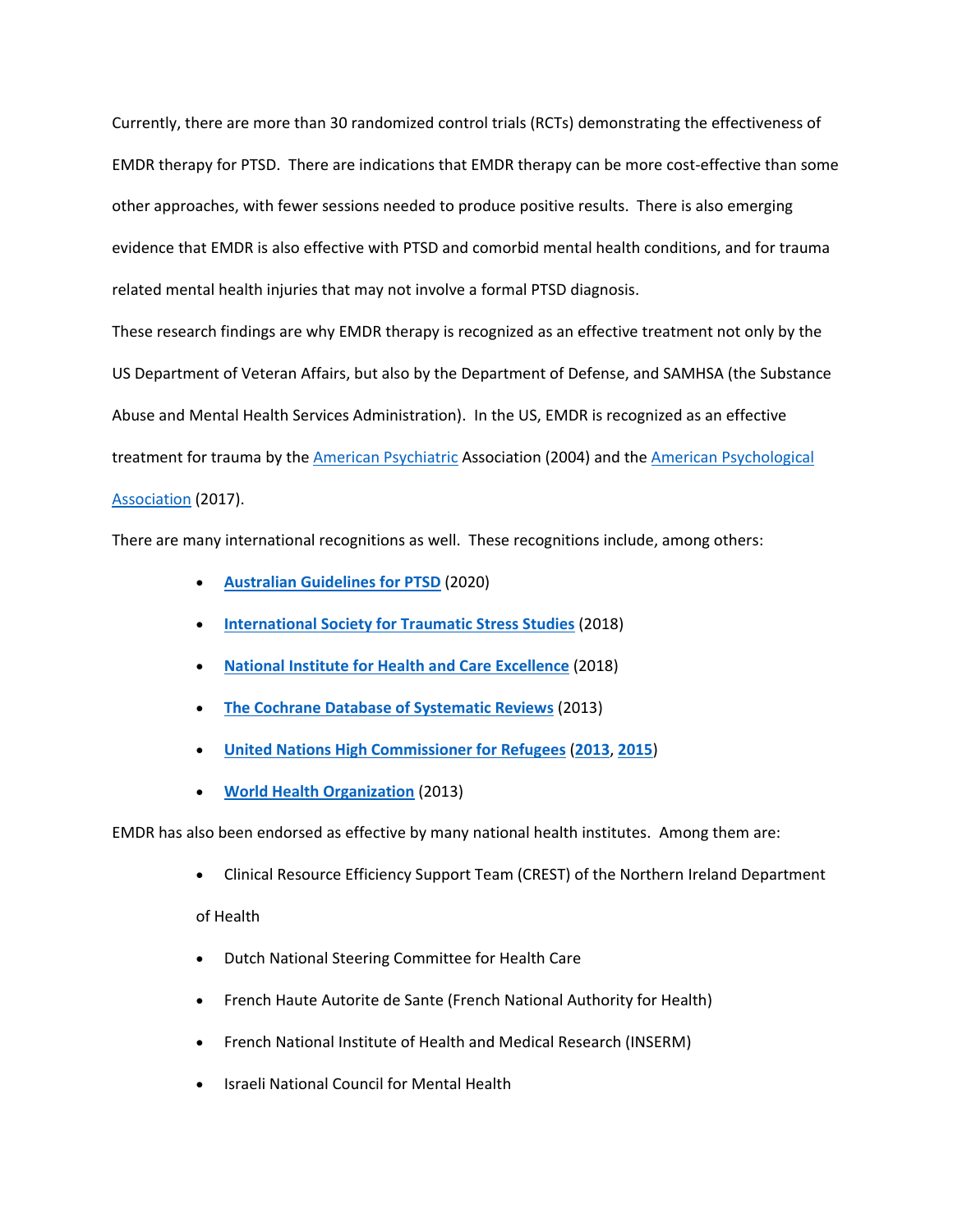- United Kingdom National Health Service (NHS)
- United States National Alliance on Mental Illness (NAMI)

#### **The Core of EMDR Therapy**

EMDR therapy works at the intersection of neurobiology and psychotherapy. While we are still learning much about the human brain, we know that memories, spurred by some specific stimuli, can trigger a traumatic stress response. If left untreated, the unresolved memory can lead to debilitating symptoms and a PTSD diagnosis. EMDR therapy addresses how the brain and body respond to these memories in a way that allows an individual to resolve the traumatic response. It allows one to be able to remember the event without an involuntary response of fight, flight, or freeze. Resolving these memories reduces maladaptive behavior, depression or anxiety, and potential suicidal thoughts. EMDR offers the promise of healing for traumatic psychological injury.

EMDRIA has produced a 9-minute video that introduces EMDR therapy and how it is applied in treatment. It can be viewed on the EMDRIA Website under the tab [About EMDR Therapy.](https://www.emdria.org/about-emdr-therapy/)

# **Use of EMDR Therapy for PTSD with Veterans and First Responders**

Veterans returning from service to the United States have experiences that are unique. Serving in a war theater exposes one to conditions and experiences that can lead to depression, anxiety, moral injury, trauma related disorders, and PTSD. EMDR, for many veterans, is a treatment of choice. EMDRIA has compiled and published a report on the [scientific status of EMDR therapy for combat](https://www.emdria.org/specialty-areas/ptsd-post-traumatic-stress-disorder/the-scientific-status-of-emdr-therapy-for-combat-related-ptsd/)  [related PTSD.](https://www.emdria.org/specialty-areas/ptsd-post-traumatic-stress-disorder/the-scientific-status-of-emdr-therapy-for-combat-related-ptsd/) If you want to know more from the scholarly use of EMDR for combat related PTSD, I would encourage you to refer to that report. EMDRIA and I would stand ready to help you with a review of that literature as it would be helpful to you.

However, in addition to scholarly research, there are real life examples of the applied use of EMDR in normal clinical settings. One example of this use EMDR for veterans can be found in the [Soldier Center,](https://www.soldier-center.com/index.html)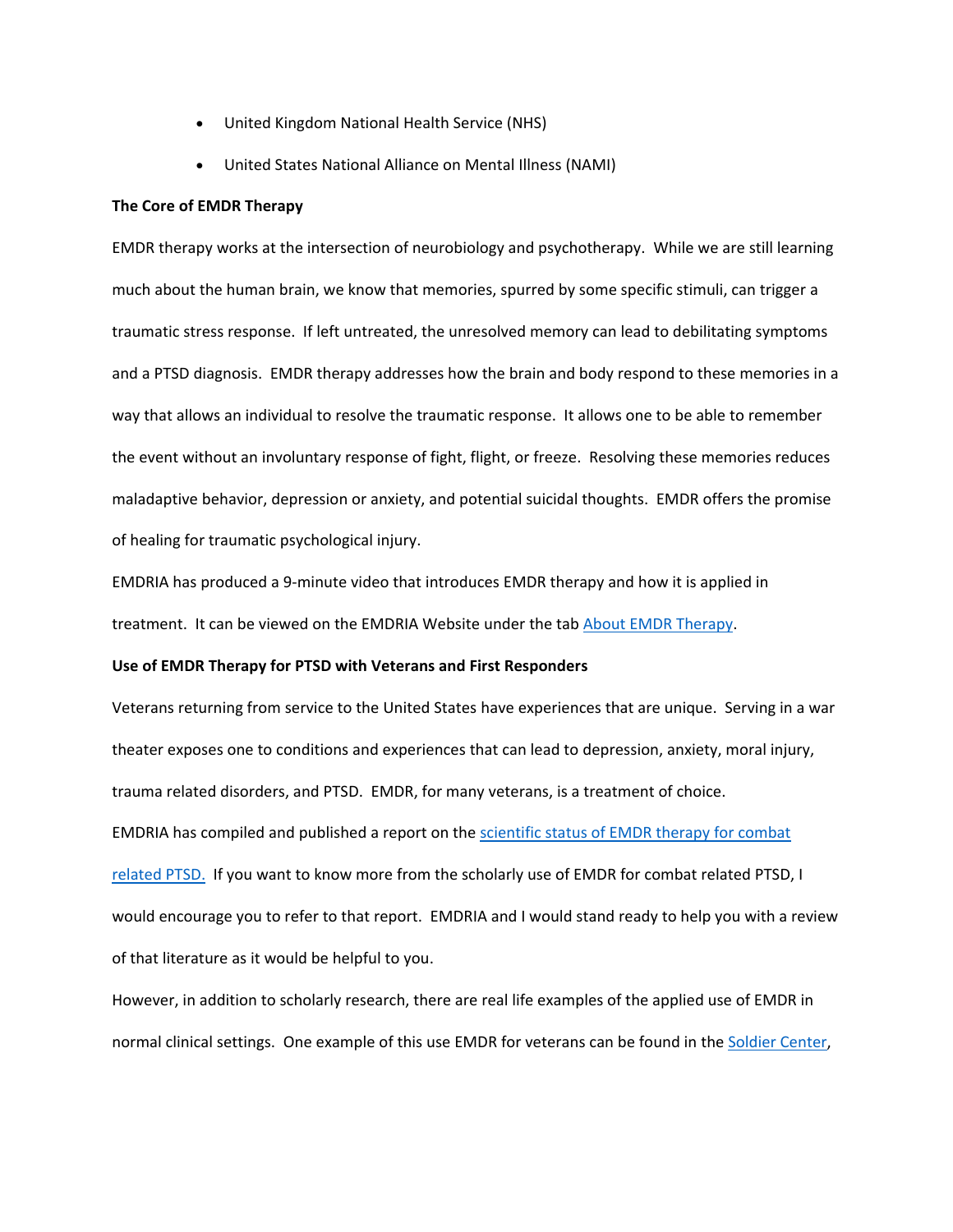located in Tennessee. The Soldier Center has conducted research into the effectiveness of EMDR and shown positive outcomes in the use of EMDR to resolve PTSD.

I trained military personnel at Fort Hood for 6 years on how to practice EMDR Therapy. This work included training psychiatrists, psychologists, social workers and chaplains how to do EMDR therapy. Two stories stand out in my mind:

An Army Ranger came to work with me and stated that he could not sleep at night, and that if he could sleep, he would have terrifying nightmares. He shared that in the line of duty he often volunteered to check for land mines, so that his fellow soldiers would not have to risk their lives. They considered him a hero. He told me he had done this because he didn't care whether he lived or died after surviving several deployments. We focused treatment on the combat trauma for several sessions, until one day he jumped out of his chair and said, "By God, Dr. Christie, you have given me my life back. I never believed I could heal from this trauma." He has gone on to find employment that he enjoys tremendously and has reported that he no longer has the nightmares. He is on his feet again. Another case I worked on was with a Colonel. He reported that he had a recurring nightmare every night along with daily flashbacks for 20 years after he served. He felt hopeless that he would ever get back to having a normal life. After 2 sessions of EMDR therapy, he came back in to see me and stated that he was no longer having nightmares or flashbacks.

These are just two examples of so many that could be included. They provide real life examples of what the research shows as an effective treatment.

Today, and every day, Veteran Centers around the US provide EMDR therapy to veterans. There are two problems we face now. First, access is limited by the availability of trained professionals who can deliver EMDR. Second, there are still some who are unaware of the availability and effectiveness of EMDR. We have training and education needs so that veterans and those who help them can know this effective treatment exists, while also ensuring that EMDR trained professionals are present to provide help.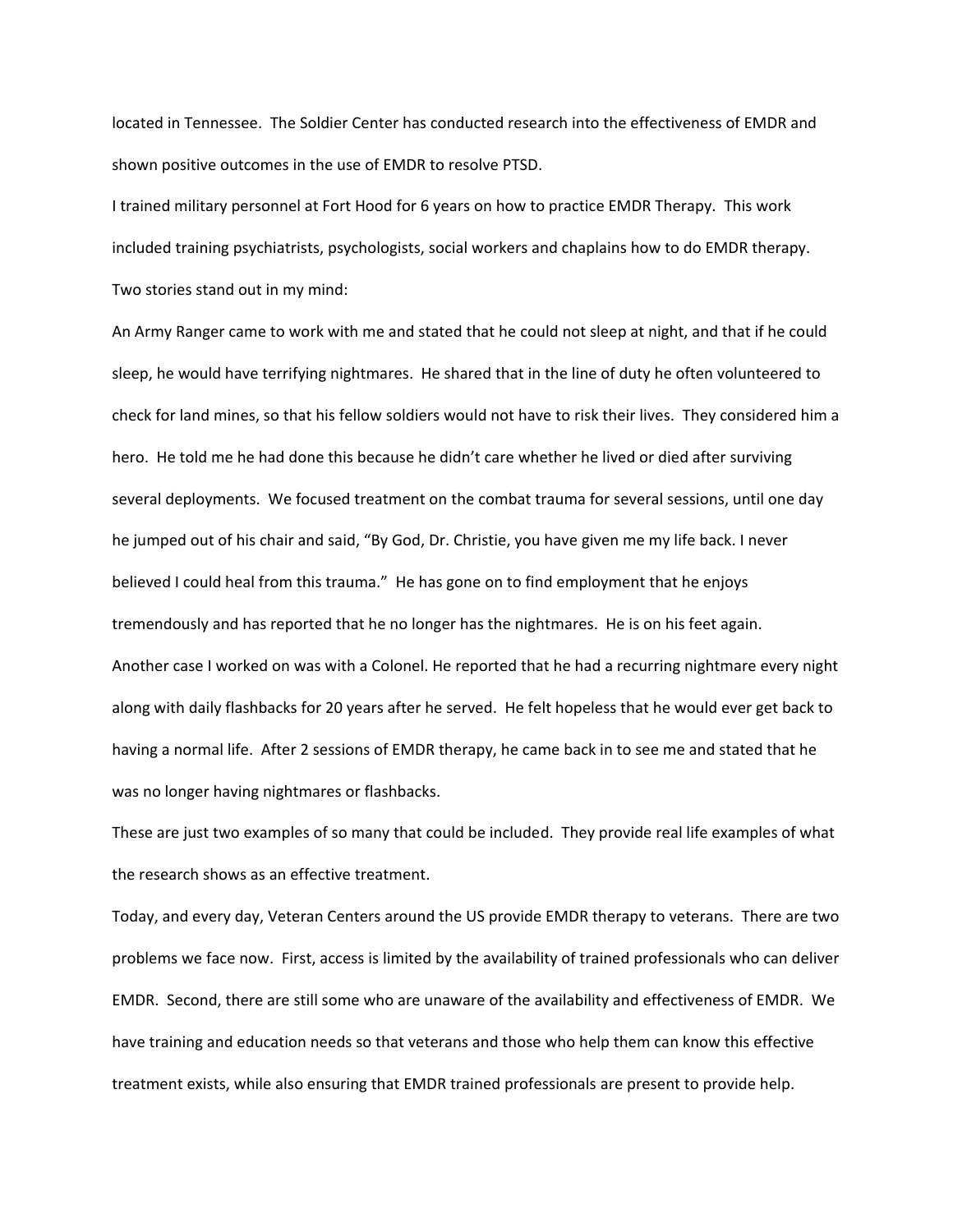Finally, I would note that EMDR Therapy is used broadly in Texas among law enforcement, first responders, and victims of crime. As one example, the Austin Police Department (APD), along with the Victims of Crime Office, have invested approximately \$200,000 in training and support over the last several years so that officers and crime victims might have access to EMDR therapy. While it is beyond the scope or appropriateness of this testimony, if you watch the video referenced above on the EMDRIA website, you will see Carol Logan, Ph.D., psychologist for the APD, sharing general stories of the impact EMDR therapy has had on officers in Austin, and their general reaction to the therapy. Additionally, other LEO departments throughout Texas, including Dallas, are exploring, or have begun work to do something like Austin's program.

## **Conclusion**

Texas is looked to by many states as a leader on several policy fronts. We have one of the largest military/veteran populations in the US,  $(2^{nd}$  as reported in 2017 in active duty and reserves, and 1.45 million veterans as reported in 2020). Considering the sacrifices our Veterans have made, it is incumbent on us as Texans to ensure that we are a leader in doing our part to provide necessary services for them. Effective treatments such as EMDR therapy are necessary, and in fact, crucial as a component of serving Texas Veterans.

PTSD can be challenging to treat even with an effective treatment available. Coordinated systems and continuums of care can maximize the effectiveness and lower overall costs of PTSD treatment. EMDRIA strongly recommends that, as the Committee and the Legislature consider future legislation and programming, that EMDR therapy be part of the core treatment identified for use. As you consider future legislation or policy proposals, budgets, and programming, or in exercising oversight, EMDRIA stands ready to help you. We want to ensure Texas builds its leadership in serving Veterans as we fulfill our mission to create global healing, health, and hope.